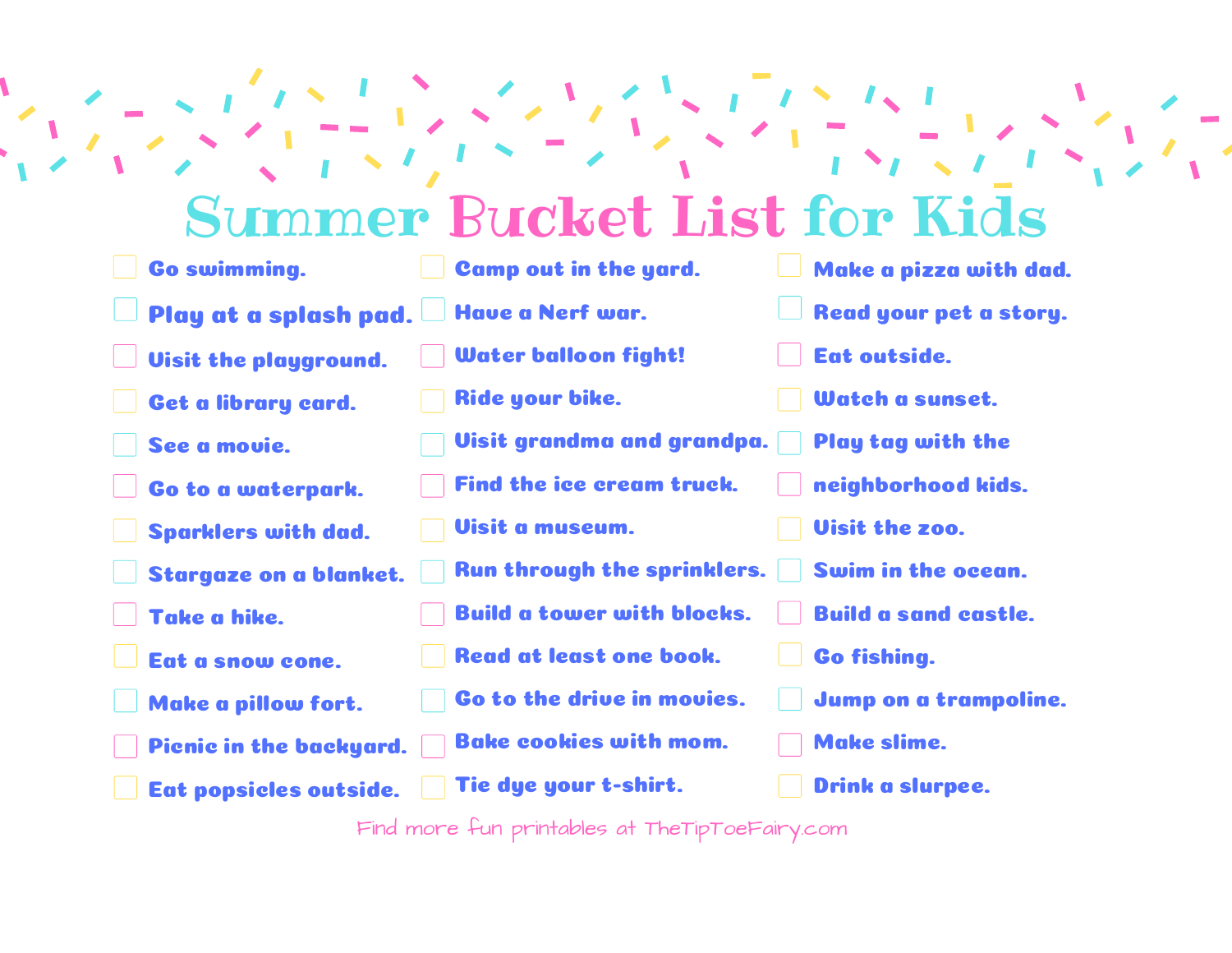## Summer Bucket List for Toddlers

| <b>Go swimming.</b>                         | <b>Paint rocks.</b>                    | Jump on a trampoline.                                       |
|---------------------------------------------|----------------------------------------|-------------------------------------------------------------|
| <b>Uisit the library.</b>                   | Visit grandma and grandpa. Make slime. |                                                             |
| Visit an animal shelter.                    | <b>Camp out in the backyard.</b>       | <b>Drink</b> a slurpee.                                     |
| See a movie.                                | Find the ice cream truck.              | <b>Paint with shaving cream.</b>                            |
| Go to a waterpark.                          | Visit a museum.                        | <b>Finge paint with pudding.</b>                            |
| Light sparklers.                            |                                        | Run through the sprinklers.     Make ice cream in a baggie. |
| See a meteor shower.                        | <b>Build a tower with blocks.</b>      | <b>Paint with watercolors.</b>                              |
| Take a hike.                                | Make your own pizza.                   | Color a picture for mom.                                    |
| Get a snow cone.                            | Eat outside.                           | <b>Eat breakfast for dinner.</b>                            |
| Make a root beer float.     Watch a sunset. |                                        | Eat spaghetti for breakfast.                                |
| <b>Go camping.</b>                          | <b>Uisit the zoo.</b>                  | <b>Blow bubbles.</b>                                        |
| Picnic in the park.                         | <b>Build a sand castle.</b>            | <b>Pick wildflowers.</b>                                    |
| <b>Nerf war with friends.</b>               | <b>Go fishing.</b>                     | Watch a thunderstorm.                                       |

Find more fun printables at TheTipToeFairy.com